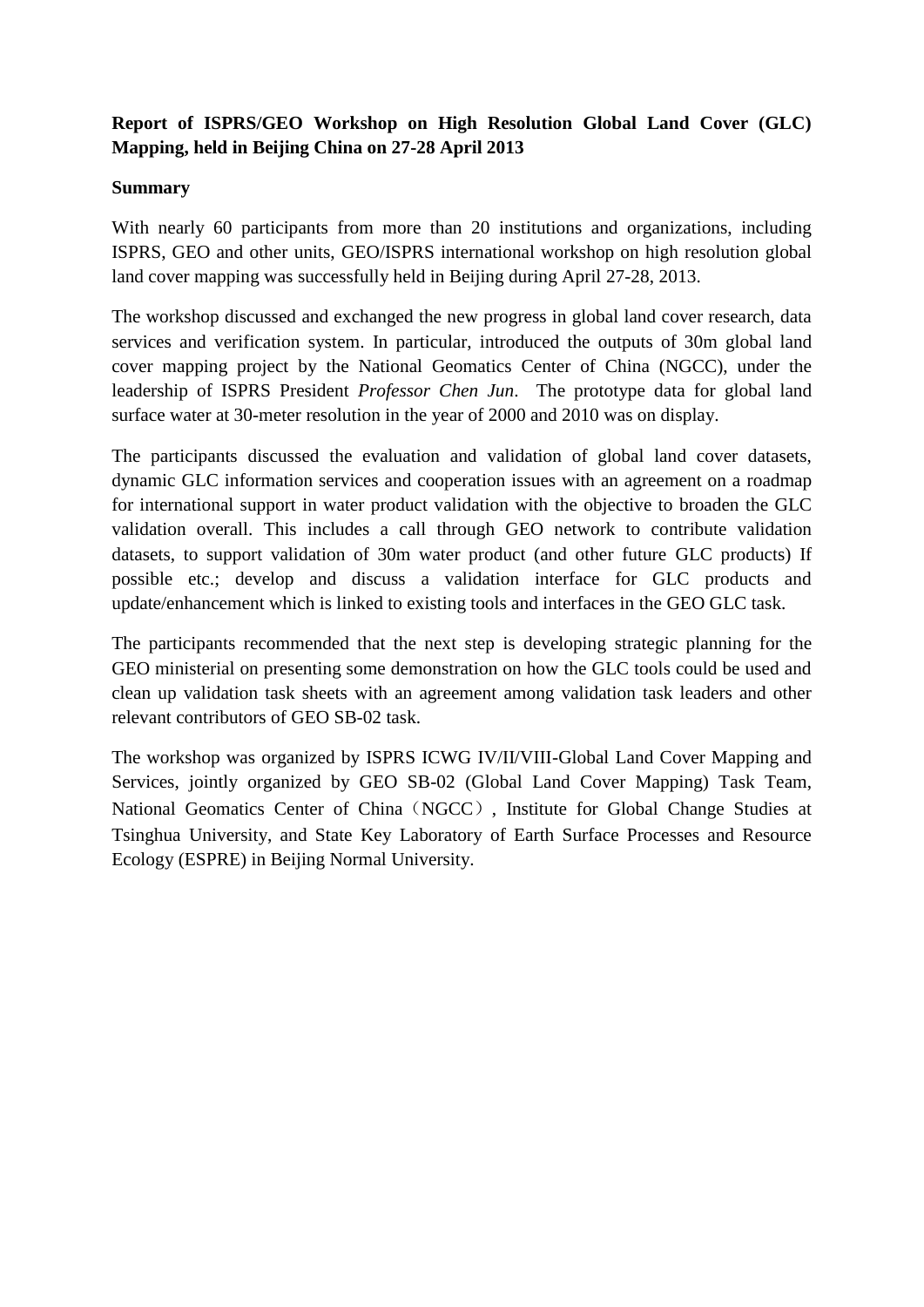

## **The workshop Sessions**

The two-day workshop consists of six sessions including progress updates on GLC mapping, new methods for GLC mapping and monitoring, GLC validation, and GLC information services and applications.

# *Session 1: Progress Report I*

Prof*essor Chen Jun* introduced the objectives of the project and described its current status. The aim is for a GLC data service at 30 m resolution. Approximately 10,000 scenes from Landsat and other sources have been processed by manual and automatic methods to obtain worldwide coverage for each of the years 2000 and 2010. Due to the time taken to acquire the scenes, the data covers different seasons around the world and there are still some areas obscured by cloud. The plan is to launch the GLC data by the end of 2013.

*Professor Peng Gong (Tsing Hua University)* described the progress of automatic classification for the GLC mapping, which he is undertaking and is described as 'GLC lite'. Valuation of the data showed an overall accuracy of between 70% and 80%. There were some regional outliers. 90,000 tests areas are available for the water extraction. Support Vector Machines (SVM) and Random Forest are examples of image processing methods that proved to give the best results.

*Professor Anping Liao (NGCC)* spoke of the hierarchical classification methods used for the GLC mapping. It is pixel and object based, followed by checking and editing. The best method was chosen from SVM, classification trees or Maximum likelihood and also eCognition. For waterareas, the main channels were classified as water, the rest as wetlands. There are 4 steps used for quality control of the GLC.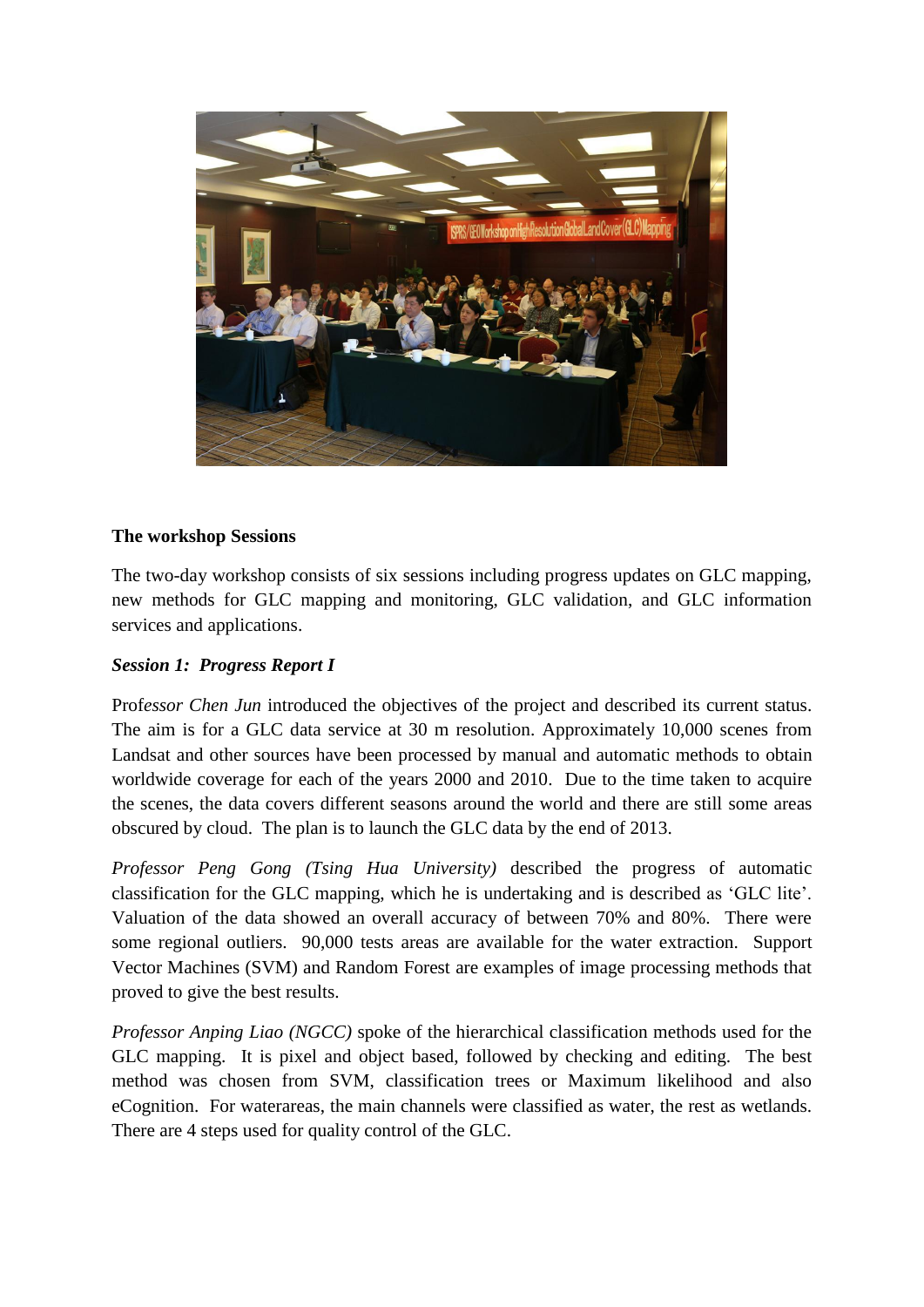*Xiaoping Song (University of Maryland)* spoke of the current results of forest monitoring using Landsat data.

## *Session 2: Progress Report II*

*Bruce Mora (GOFC-GOLD land cover project and a panel of GTOS)* presented details of coordinating international efforts for a systematic program of space-based and in situ ground observations for forests and land cover. He advocated free access to data. Achievements include historical archives, global products with an emphasis on validation, based on the land cover classification system developed by FAO and UNEP. The first land cover product is for 2008. Reference data for GLC is available on a web portal, including a list of available datasets, upcoming data and future datasets. Many publications are available including fire risks maps, REDD source book, and training materials.

*Antonio Arozarena (IGN Spain*) spoke on the Spanish contribution to high resolution GLC. Spain is decentralised and hence the integrated land monitoring and production system is for 17 separate administration areas. Very high resolution products are obtained from aerial photos and lidar data. Object oriented data models are used instead of a hierarchical data model based on a bottom up approach. This is being discussed with FAO. Thematic accuracy is 80%. It is possible for collaboration with the GLC project.

*Paul Uhlir (NAS-USA)* spoke on progress of GEO data sharing principles. Data sharing principles include minimum time delay/cost, meta data free or at minimum charge. Guidelines include 'full and open exchange'. The data sharing action plan, adopted in 2010, includes the following actions: GEOSS core data to address all 9 GEO societal benefit areas; members' use of data; maintaining common infrastructure and integration into GEOSS activities; take leadership; overlapping flexible policy frameworks; maximise the number of datasets; and promote benefits and open access. Case studies are in the action plan. They are now working on legal aspects of data sharing, focusing on the 'public domain'. More participants are required worldwide to achieve semantic interoperability.

# *Session 3: New Methods for GLC Mapping and Monitoring*

*Yifang Ban (KTH in Sweden)* spoke of the data gap for high-resolution GLC mapping when using optical data alone due to cloud cover and needs for integration of SAR and optical data. She presented a case study on fusion of SAR and optical data for GLC mapping and change detection. The results showed that fusion of SAR and optical data achieved better accuracy than SAR or optical data alone.

*Dengsheng Lu (Michigan State University)* spoke of GLC mapping using multi-scale remotely sensed data. Many countries have LC maps of their own. Critical issues in undertaking the mapping include the selection of suitable variables from the data. He fused MODIS and settlement index and concluded that coarse remotely sensed data can be beneficial when combined with higher resolution data.

*Xuehong Chen (Beijing Norma University)* described an automated approach for updating land cover maps based on integrated change detection and classification methods. He used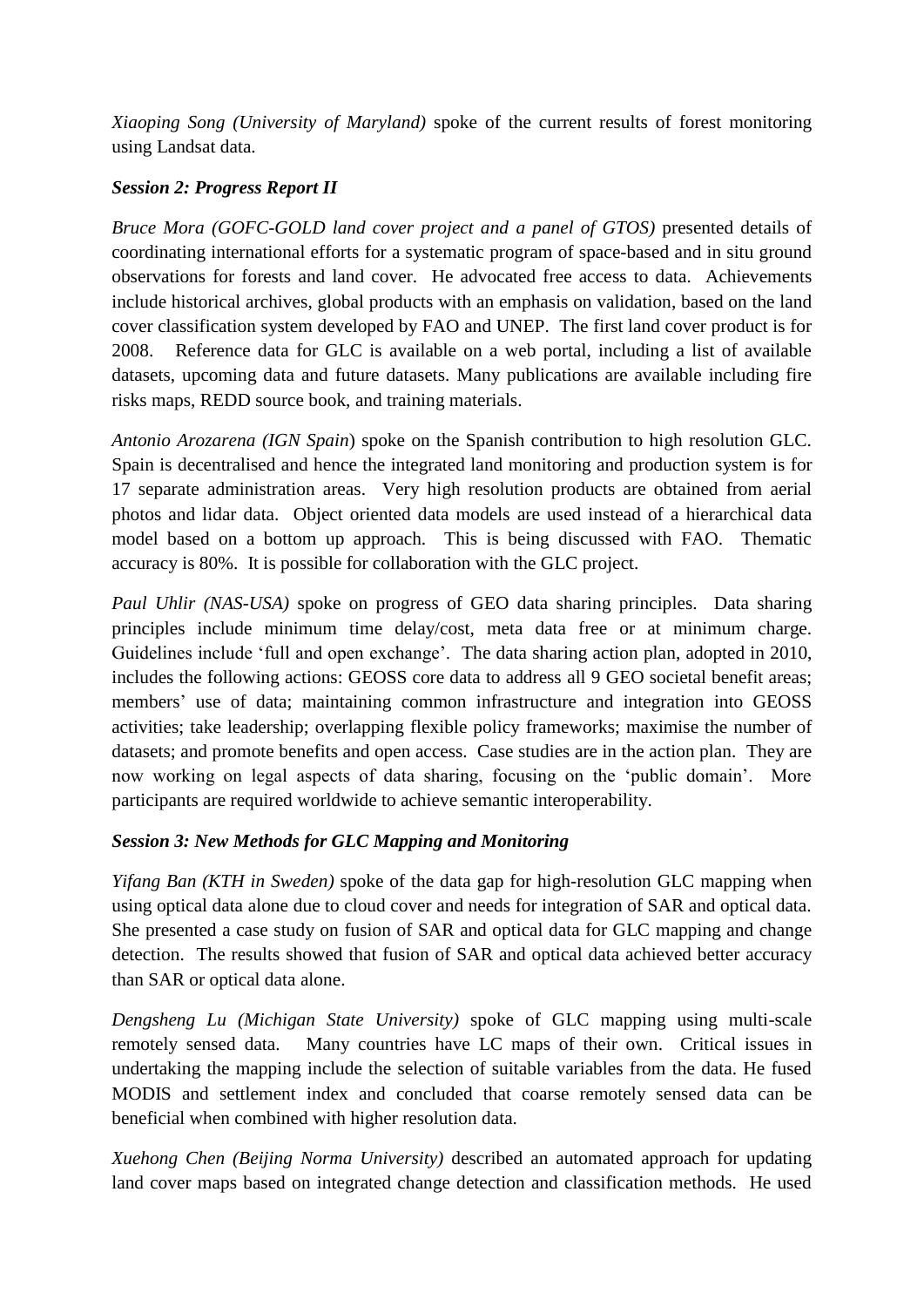an iterative Markov random fields approach with post classification, vector analysis in posterior probability space.

*Miao Lu (NGCC)* described a spectral gradient difference-based change detection approach for land cover.

## *Session 4: GLC Data Validation*

*Lijun Chen (NGCC)* spoke on preliminary results and next steps on the validation of GLC surface water product. He has established cooperation with various locations in the world and will have more than 10,000 samples worldwide, based on self—evaluation. Global accuracy is about 96%. International evaluation is needed before launching the site. The future will include design and documentation, prototyping and testing, product validation.

*Linda See (IIASA Austria)* described validation and the Geo-Wiki development. She compared various GLC products and has developed a hybrid land cover map based on crowd sourcing and Google maps using Web Map services. Data includes disagreement layers and a rating of the GLC maps with Geo-Wiki used to assist in correcting. 250,000 pixels have been collected by crowd sourcing campaigns. Geo tagging of photos is available on Geo-Wiki Mobile/pictures. Validation can be done by adding details to Geo-Wiki, which will be live in the June/July period. She encouraged students and professional to access [www.geowiki.org](http://www.geowiki.org/) .

*Carlos Padovani (IMPA, Brazil)* has mapped and monitored water surfaces and land use in the Pantanal and other areas in Brazil.

*Alexander Jacob (KTH Sweden)* spoke on the GLC validation. He stated that his first impressions of the quality of the GLC are good, but closer scrutiny shows some minor problems. Due to missing features of the validation portal, efficient validation was difficult. Manual validation is not possible for small institutions. Good potential to use existing reliable maps for validation. There are good maps over Sweden, but uploading to them to the GLC portal may be a problem. The process needs standardisation for validation. A 'wish list' for validation includes: a web service - WMS; receiving quality assessments; definition of quality measures; display of problem areas; possible solutions.

Tobias Langanke (EEA) GEO supports GLC validation. He spoke of the concepts, roadmap, challenges and next steps. A land monitoring pan-Europe component has been undertaken using RapidEye images. They are waiting for Sentinal2 to further this work. Corine land cover is for 25 ha minimum areas and done commercially, then verified, enhanced, integrated and disseminated. The final product will be available by 2015. Validation requires reviewing and planning. There are many databases available, but procedures need to be refined. For Europe, JRC and EEA plan to validate the data by end 2013. This could then be integrated into GLC data, but not necessarily the Chinese data. Corine is validated for 2000 but not 2005.

# *Session 5: GLC Information Services and Applications*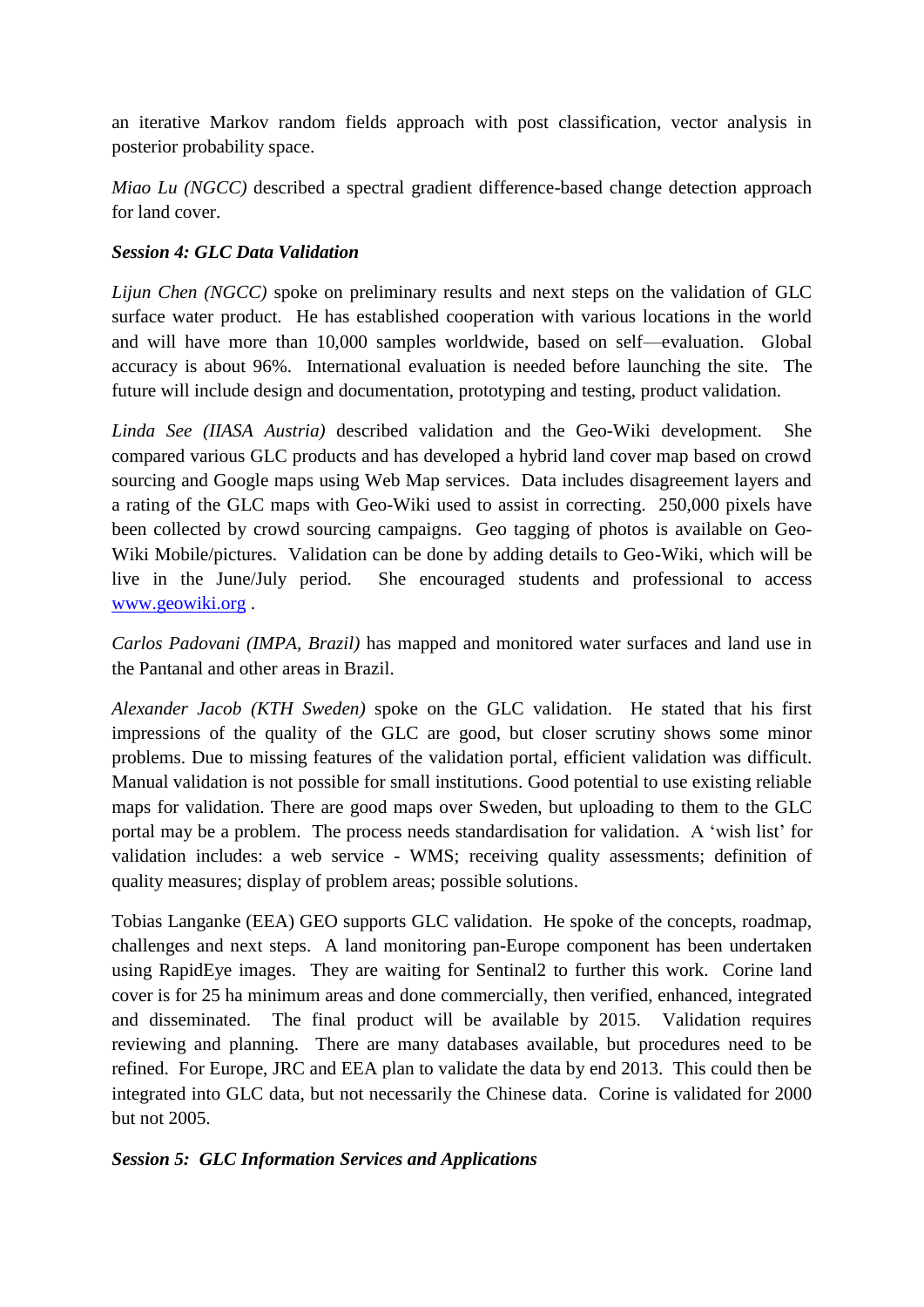*Eren Turak (GEO Biodiversity)* spoke on using ground observations by volunteers to produce time series of wetlands from GLC products. For global biodiversity monitoring there are essential biodiversity variables which should include with the ecosystem. Primary observations are derived from various sources including remote sensing, then modelling is undertaken, processing and inferences. The freshwater working group needs to improve monitoring, data sharing, modelling and forecasting. Key variables are required by 2015. They need global snapshots at 1-5 years intervals for wetlands as small as 0.4 ha, to detect significant gains and losses in major habitats for biodiversity, consistent over time and space, easily accessible, and at low cost. Crowd sourcing by volunteer networks and communities are used for in situ observations and by remote sensing. This requires volunteer protocols for ongoing monitoring using for example Geo-Wiki. In Australia, Freshwater Watch is done in collaboration with HSBC bank, which trains its employees as science leaders for monitoring national and local wetlands programs

*Xin Cao (Beijing Normal University)* spoke on the spatio-temporal analysis of global land surface water cover. Water areas vary significantly but globally they total about 3.6 million km<sup>2</sup>. There is a systematic difference between water areas detected from MODIS and Landsat TM. Southern hemisphere has <15% water surfaces, the Northern hemisphere has 86% water surfaces, which varies with longitude. Europe has average coverage of water areas, while Africa is 1% less than average and South America 1.5% less than average. North America has above average water areas while Oceania has 0.5% water areas.

*Hao Wu (NGCC)* showed preliminary results of dynamic land cover information service.

### *Session 6: Cooperated GLC Information Service Platform*

*Songnian Li (Ryerson University)* described CanICE, serving historical sea ice overage which is available the web through a portal.

*Gang Han (NGCC)* described the necessary components for validation and publication of the GLC: project team members, system administration, design of SOA architecture, web service, functional service, data service etc.

*Songnian Li (Ryerson University)* also spoke on setting up the GLC portal with meta data catalogue which will not hold the data. It should provide capacity for a dynamic GLC service computing to facilitate access to the GLC data.

In the discussions, it was suggested that a call for expressions of interest could be made to contribute to validation datasets from other land cover projects, based on a validation interface. This could be similar to existing methods with a top down/bottom up approach using standardised methods.

*Chen Jun* concluded with a request for Songnian Li, Tobias Langanke and Linda See to contribute to the development of the portal. A proposal will be submitted shortly to ICSU within the framework of Future Earth. He is also seeking a person to assist with the further development if the water component. There is still room for improvement in the GLC due to